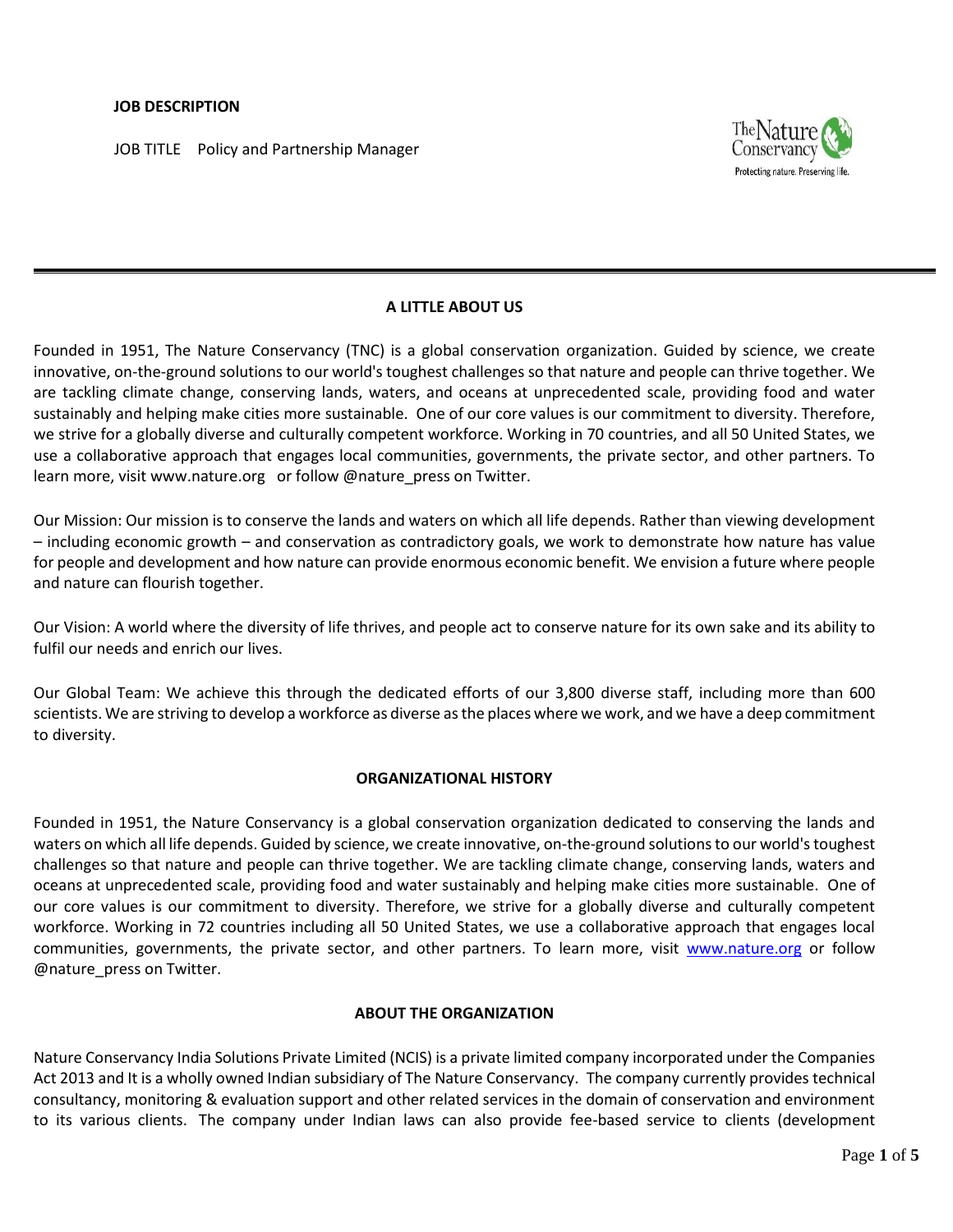organisations, Corporates and Govt. Agencies) within and outside of India. The company has all the required registrations under the relevant laws to provide such fee-based services in India.

# **YOUR POSITION WITH NCIS**

The Policy and Partnerships Manager - PRANA is responsible for outreach and engagement with government, bilateral and multilateral agencies, corporate entities and other institutions and stakeholders of national relevance in Punjab. This role will require tracking, interpreting, evaluating, formulating, and actioning state, national and international policy matters and dialogue of relevance to TNC's PRANA Project and other crop residue management initiatives for India.

This role will;

(1) Support policy engagement and related work across our crop residue initiative and effectively connect PRANA work and strategies on-the-ground with key policy makers and other stakeholders who can help support our conservation outcomes at scale,

(2) Engage bilateral and multilateral institutions to support TNC-India's work and leverage funding.

(3) They will also be responsible for initiating and managing collaborative partnerships to help scale PRANA's objectives (4) Launch and coordinating working groups in coordination with the Program Director to address key knowledge gaps for the most pressing challenges.

This position is a 3-year funded position with the possibility for renewal subject to funding. The position is based in Punjab and reports to the PRANA Project Director.

## **ESSENTIAL FUNCTIONS**

The Policy and Partnerships Manager-PRANA will be a key member of our PRANA project and other regenerative agriculture initiatives in India. The Policy and Partnerships Manager furthers the work of TNC and it's partners by advancing TNC's PRANA objectives with the government of India and other key institutions/stakeholders. They work closely with other stakeholders including various implementing partners to form or strengthen relationships with governments in Punjab, as well as with the relevant central government ministries. They support engagement and funding opportunities with bilateral and multilateral institutions. They will track, interpret, evaluate, formulate and recommend actions and response to national and state government policies and in the international arena in areas relevant to PRANA and other TNC regenerative agriculture strategies.

The Policy and Partnership Manager for PRANA identifies conservation policy and funding opportunities, evaluates the potential for strategic partnerships, and develops and implements strategies to inform corporate practice, public policy, and public funding for conservation at a large scale, national and/or global level. They will liaise with counterparts within the organization to provide and extract useful lessons and experience and to coordinate on joint policy/practice approaches.

The Policy and Partnership Manager for PRANA will work in collaboration with the PRANA Project Director to ensure our initiatives are aligned with government priorities and stakeholder needs and are responsive to the ground conditions to achieve required scale and success.

Internally, the Policy and Partnership Manager for PRANA will also develop and implement a bilateral/multilateral partner leverage strategy to help raise funds that enables achievement of our objectives of the PRANA project and potentially longterm residue management projects. They will provide specialized guidance in forming, maintaining, developing, and leveraging relationships and help to raise funds for this specific project and beyond, including by conceptualizing and leading proposals, negotiating with bilateral and multilateral agencies, and cultivating other donors, as needed. This will include developing strategies, proposals, and coordinating with other TNC programs around the globe.

This position will contribute significantly to the management of PRANA including launching and coordinating working groups in coordination with Program Director to address key knowledge gaps for the most pressing challenges. They Policy and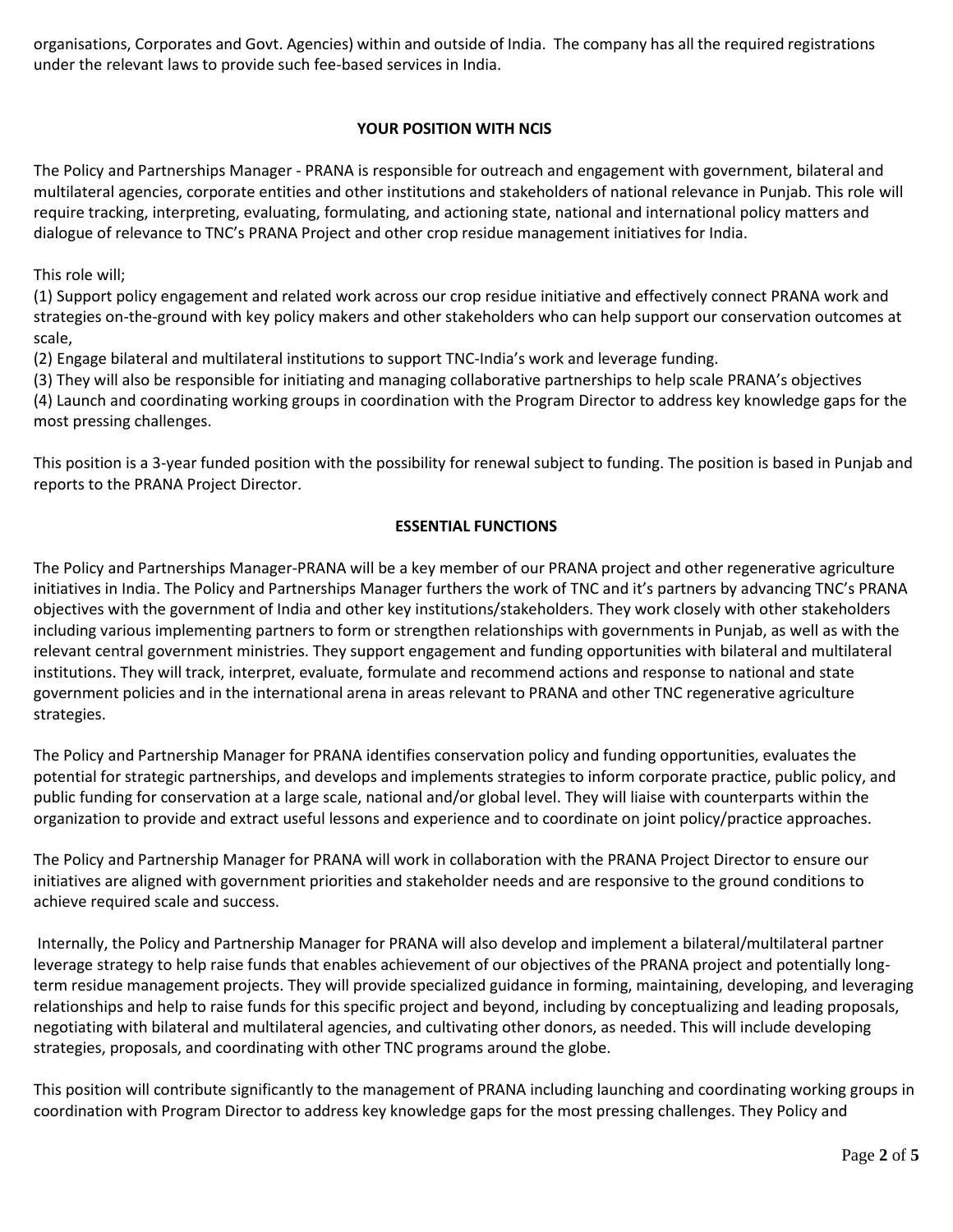Partnerships Manager will also be responsible for building relationships with research institutions, governments, civil society, industry, and nongovernmental organizations aligned with the goals of Crop residue Management. They will manage these relationships, help to shape strategies, and project, and ensure work is delivered on time and with the highest quality results.

# **RESPONSIBILITIES & SCOPE**

- Interacts directly with governments, multilateral agencies, and/or businesses focusing on policy, practice, and funding initiatives that provide conservation opportunities and/or impact our conservation programs under our PRANA initiative.
- Designs and executes a government engagement strategy on PRANA.
- Manages relations with government officials and agencies to maintain and strengthen policy support for PRANA.
- Designs and implements research assessments to inform TNC India's policy work in this domain.
- Designs and manages project activities that are likely to include one-on-one and small group meetings with policy makers, research studies, writing of discussion briefs and memos, developing, and managing technical assistance packages for government agencies, and tracking relevant policy developments, among others.
- Design and execute TNC India's partnership's strategy on PRANA to build collaborations with corporate entities, NGOs, research institutions, subject experts, and practitioners.
- Develops terms of reference for partnerships/coalitions, finalize MOUs, develop and manage activities progressed under these partnerships in collaboration with the project Lead, and drive partnerships to deliver desired outcomes.
- Designs and execute a long-term fund-raising strategy designed to secure funding from bilateral and multilateral funding agencies.
- Track, interpret, evaluate, formulate and recommends actions on policy, financial, judicial, and other developments at the state, national and international arena in areas of relevance to TNC – India's PRANA initiative.
- Regularly brief senior management, PRANA team colleagues, development, and communications teams on recent developments.
- Along with the Project Director, ensure PRANA/TNC India and its work is appropriately represented all relevant public forums.
- Prepares and presents project proposals and negotiates with federal, bilateral, and multilateral agencies and/or the business and corporate sector, to achieve program goals.
- Develops constructive and effective working relationships inside and outside the Conservancy.
- Advance strategic decisions based on analysis, experience, and judgment.
- Work effectively with team members to incorporate policy objectives in support of our conservation objectives and to ensure clarity on related deliverables and project goals internally and externally.
- Support program team to ensure that program meets all contractual and legal regulations and standards as related to policy engagements.
- Positions TNC India as relevant in supporting government plans.
- May require frequent domestic travel and periodic international travel.

# **MINIMUM QUALIFICATIONS**

- Bachelor's degree in political science, environmental policy, business or related field and 5 years of senior management level experience in government relations, corporate sector, or equivalent combination of education/experience.
- Supervisory experience.
- Fluency in English and Hindi.
- Experience in a corporate environment with business development, government relations, corporate social responsibility, or corporate sustainability will be viewed favorably.
- Direct experience working with relevant partners and government agencies.
- Demonstrated ability to successfully develop and implement complex projects in an unstructured environment and coordinate the work of other professionals inside and outside an organization.
- Proven experience in strategy development and implementation.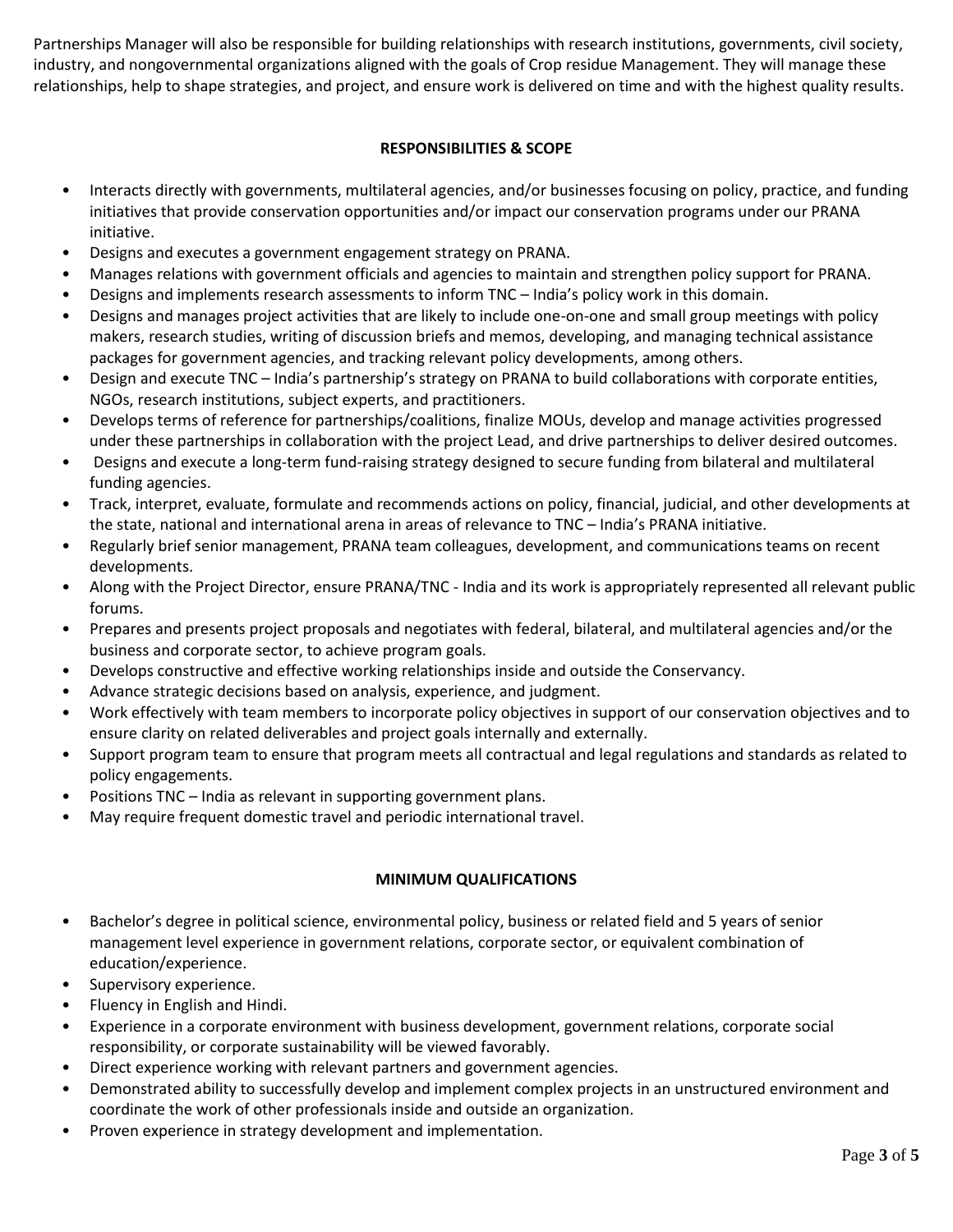- Demonstrated relationship building skills.
- Experience negotiating complex high profile or sensitive agreements.

### **DESIRED QUALIFICATIONS**

- Master's degree and at least 8+ years of related work experience.
- Working knowledge of current government policies and trends in relevant discipline.
- Demonstrated experience working for, or with, multilateral and bilateral institutions and mobilizing funding support.
- Fluency in Punjabi language will be an added advantage.
- Experience presenting to and communicating with management-level individuals within the corporate sector.
- Excellent team player with experience working in multi-disciplinary groups, using influence and interpersonal skills, listening, diplomacy and tact to build strong relationships with governments, corporations, partners, donors, volunteers, and all levels of staff.
- Experience conceiving and implementing strategic initiatives.
- Independent and self-motivated with the ability to participate effectively in a remote team environment.
- Ability to make sound decisions based on analysis, consultation with others, experience, and judgment.
- Experience communicating complex processes and ideas effectively to a variety of audiences within and outside an organization.

## **ORGANIZATIONAL COMPETENCIES**

| <b>Builds</b><br><b>Relationshi</b><br>ps     | Builds productive relationships by interacting with others in ways that enhance mutual trust<br>and commitment.                                                                                                                                                                                                                                                                                                                                                                                                           |
|-----------------------------------------------|---------------------------------------------------------------------------------------------------------------------------------------------------------------------------------------------------------------------------------------------------------------------------------------------------------------------------------------------------------------------------------------------------------------------------------------------------------------------------------------------------------------------------|
| <b>Collaboratio</b><br>n &<br><b>Teamwork</b> | Works collaboratively with stakeholders across levels, geographies, backgrounds, and cultures<br>to improve decisions, strengthen commitment, and be more effective.                                                                                                                                                                                                                                                                                                                                                      |
| Communicat<br><b>es</b><br>Authenticall<br>٧  | Communicates proactively and in a timely manner to share information, persuade, and<br>influence with the appropriate level of detail, tone, and opportunities for feedback.                                                                                                                                                                                                                                                                                                                                              |
| <b>Develops</b><br><b>Others</b>              | Takes ownership to help develop others' skills, behaviours, and mindsets to help them<br>maximize their workplace contributions.                                                                                                                                                                                                                                                                                                                                                                                          |
| <b>Drives for</b><br><b>Results</b>           | Sets challenging goals and objectives based on a strong sense of purpose and high-performance<br>standards and steadfastly pushes self and others for tangible results, while ensuring work-life<br>balance.                                                                                                                                                                                                                                                                                                              |
| <b>Leverages</b><br><b>Difference</b>         | Demonstrates commitment to harnessing the power of differences strategically; consistently<br>sees, learns from, and takes strategic action related to difference; and demonstrates the self-<br>awareness and behaviours to work across differences of identity and power respectfully and<br>effectively with all stakeholder. Actively seeks to build and retain a diverse workforce and<br>fosters an equitable inclusive workplace by drawing upon diverse perspectives.                                             |
| <b>Systems</b><br>Leadership                  | Thinks and acts from a broad perspective with a long-term view and an understanding of 1) the<br>dynamic nature of large-scale challenges and 2) the need for integrating five key practices:<br>skilfully engaging appropriate people; providing a clear process for change; taking a holistic<br>view of situations; focusing on a small number of strategic actions, while learning from and<br>adapting them over time; and being aware of how one's own thinking or patterns of behaviour<br>may be limiting change. |